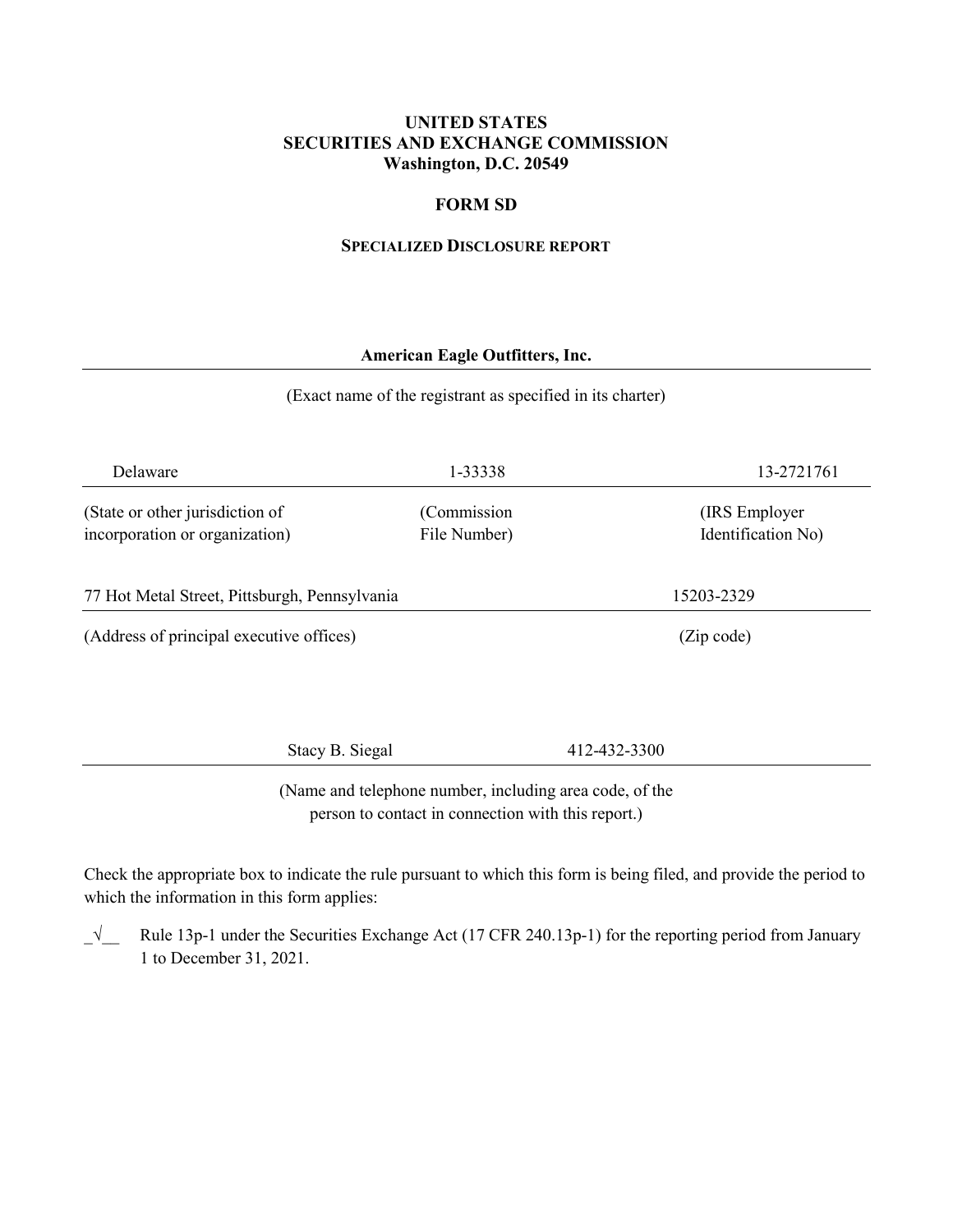# **Section 1 - Conflict Minerals Disclosures Item 1.01 Conflict Minerals Disclosure and Report**

American Eagle Outfitters, Inc. (the "Company") has determined that it contracts to manufacture certain products for which gold, tantalum, tin and tungsten ("3TG minerals") are necessary to functionality or production. The Company has conducted a "reasonable country of origin inquiry" ("RCOI") and subsequent due diligence as required by the Dodd-Frank Wall Street Reform and Consumer Protection Act.

# **Conflict Minerals Disclosure**

In accordance with Rule 13p-1 under the Securities Exchange Act of 1934 ("Rule 13p-1,") the Company has filed this Specialized Disclosure Form ("Form SD") and the associated Conflict Minerals Report, and both reports are posted to a publicly available Internet site at [https://www.aeo-inc.com/responsible-sourcing.](https://www.aeo-inc.com/responsible-sourcing)

The Company engaged Assent Compliance to assist it in conducting its RCOI and to assist with its due diligence efforts. To implement the RCOI, the Company's suppliers were engaged to collect information regarding the presence and sourcing of 3TG minerals used in the products supplied to the Company. This program utilized the Responsible Business Alliance ("RBA") and Global e-Sustainability Initiative ("GeSI") Conflict Minerals Reporting Template ("CMRT") version 6.1 or higher for data collection. Information was collected and stored using an online platform provided by Assent Compliance.

The Company undertook a due diligence process based on the Organization for Economic Cooperation and Development's ("OECD") Due Diligence Guidance for Responsible Supply Chains of Minerals from Conflict-Affected and High-Risk Areas and accompanying Supplements to determine the source and chain of custody of the 3TG minerals used in its products. A more detailed description of the due diligence measures the Company took is provided in the Conflict Minerals Report attached hereto as Exhibit 1.01.

Based upon its RCOI and due diligence efforts, the Company has determined that its products could contain 3TG minerals that may have originated in the covered countries. Despite having conducted a good faith RCOI and due diligence efforts, the Company has been unable to determine the origin of all of the 3TG minerals used in its products.

# **Item 1.02 Exhibits**

The Company's Conflict Minerals Report is attached hereto as Exhibit 1.01.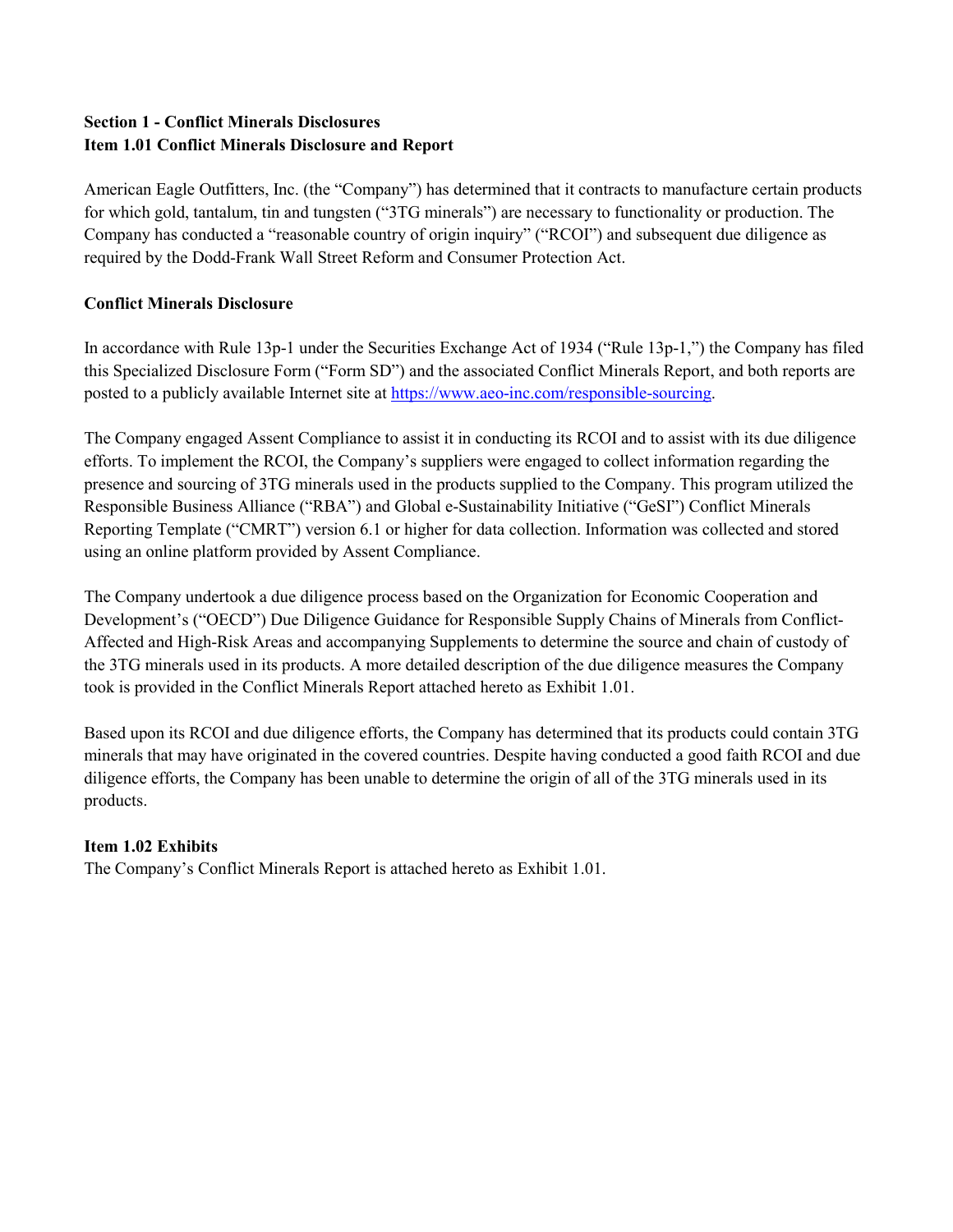### **SIGNATURES**

Pursuant to the requirements of the Securities Exchange Act of 1934, the registrant has duly caused this report to be signed on its behalf by the duly authorized undersigned.

 $\_$  , and the contribution of the contribution of  $\mathcal{L}_\mathcal{A}$  , and the contribution of  $\mathcal{L}_\mathcal{A}$  , and the contribution of  $\mathcal{L}_\mathcal{A}$ 

The Company

/s/ Stacy B. Siegal May 27, 2022

By  $(Date)$ 

Stacy B. Siegal, Executive Vice President – General Counsel

\_\_\_\_\_\_\_\_\_\_\_\_\_\_\_\_\_\_\_\_\_\_\_\_\_\_\_\_\_\_\_\_\_\_\_\_\_\_\_\_\_\_\_\_\_\_\_\_\_\_\_\_\_

Name and Title (printed)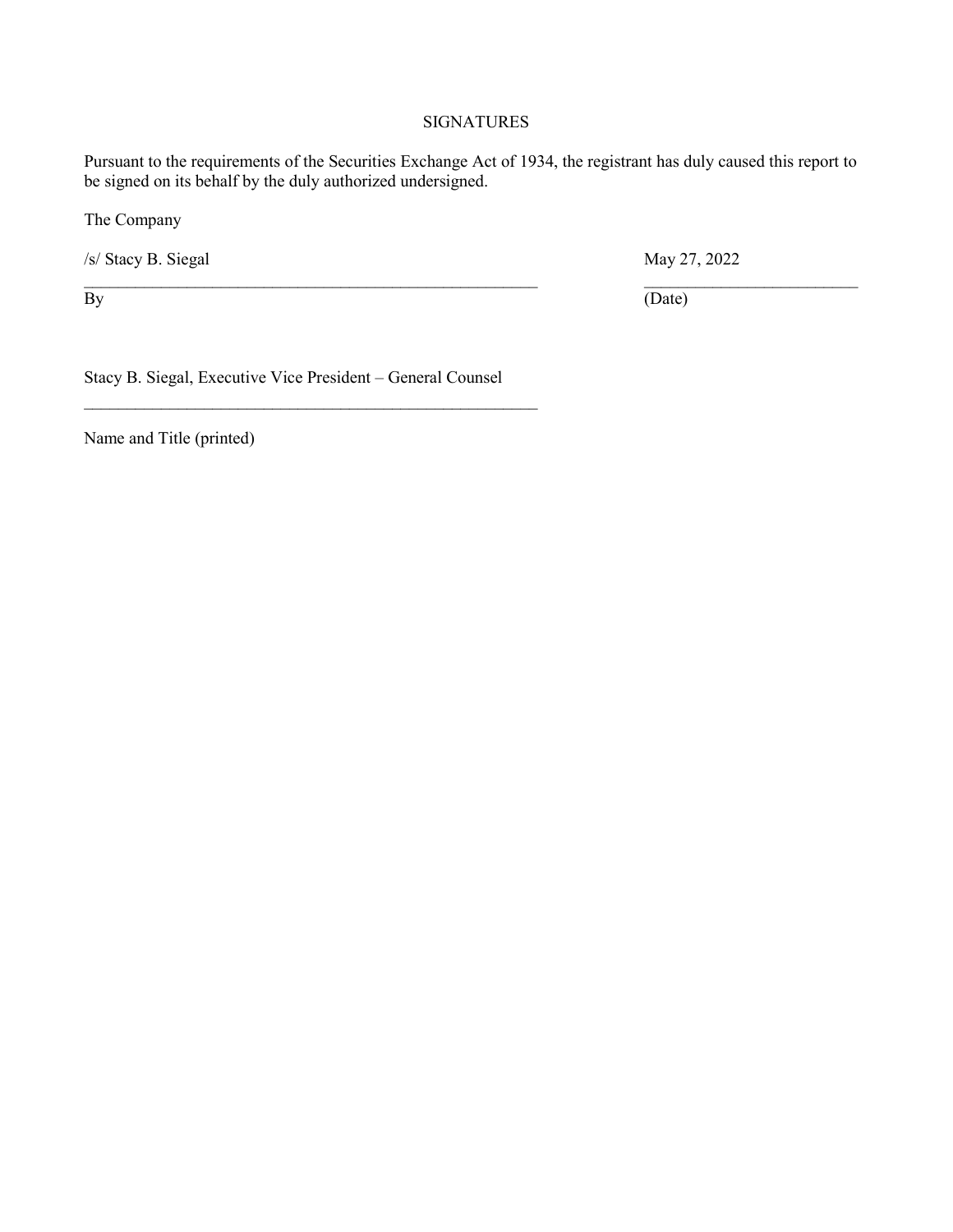#### **Exhibit 1.01**

# **Conflict Minerals Report of American Eagle Outfitters, Inc. In accord with Rule 13p-1 under the Securities Exchange Act of 1934**

This is the Conflict Minerals Report of American Eagle Outfitters, Inc. ("The Company") for calendar year 2021 in accordance with Rule 13p-1 under the Securities Exchange Act of 1934 ("Rule 13p-1"). The intent of this Conflict Minerals Report ("CMR") is to describe the Company's due diligence process following Rule 13p-1 requirements.

# **1. Design of Due Diligence Measures**

The Company's due diligence process is based on the Organization for Economic Cooperation and Development's ("OECD") Due Diligence Guidance for Responsible Supply Chains of Minerals from Conflict-Affected and High-Risk Areas and accompanying Supplements. The Company engaged Assent Compliance, a third-party service provider, to assist in designing and implementing due diligence measures, including supply chain scoping, supplier engagement, data collection and reporting.

# **2. Due Diligence Measures Implemented**

The Company took the following Due Diligence measures:

# *Adopt a conflict minerals policy*

The Company's conflict minerals policy is publicly available at [https://www.aeo-inc.com/responsible-sourcing.](https://www.aeo-inc.com/responsible-sourcing) It states:

# POLICY ON CONFLICT MINERALS LAW COMPLIANCE

# I. SCOPE

This policy applies to all American Eagle Outfitters, Inc. ("AEO") suppliers of branded and co-branded products.

# II. BACKGROUND

AEO is committed to ensuring that metals and other minerals contained in its branded and co-branded products are obtained, produced and used in an environmentally and socially responsible manner.

Under the "conflict minerals" provisions of the Dodd-Frank Wall Street Reform and Consumer Protection Act, AEO is required to conduct due diligence regarding its use of four metals: gold, columbite-tantalite (tantalum), cassiterite (tin) and wolframite (tungsten) (collectively, the "Conflict Minerals") and whether those Conflict Minerals originated in the Democratic Republic of Congo or adjoining countries<sup>[1](#page-3-0)</sup> (collectively, the "Covered Countries.") The goal of these regulations is to end the violent conflict in the

<span id="page-3-0"></span>j <sup>1</sup> Angola, Burundi, Central African Republic, Republic of the Congo, Rwanda, South Sudan, Tanzania, Uganda and Zambia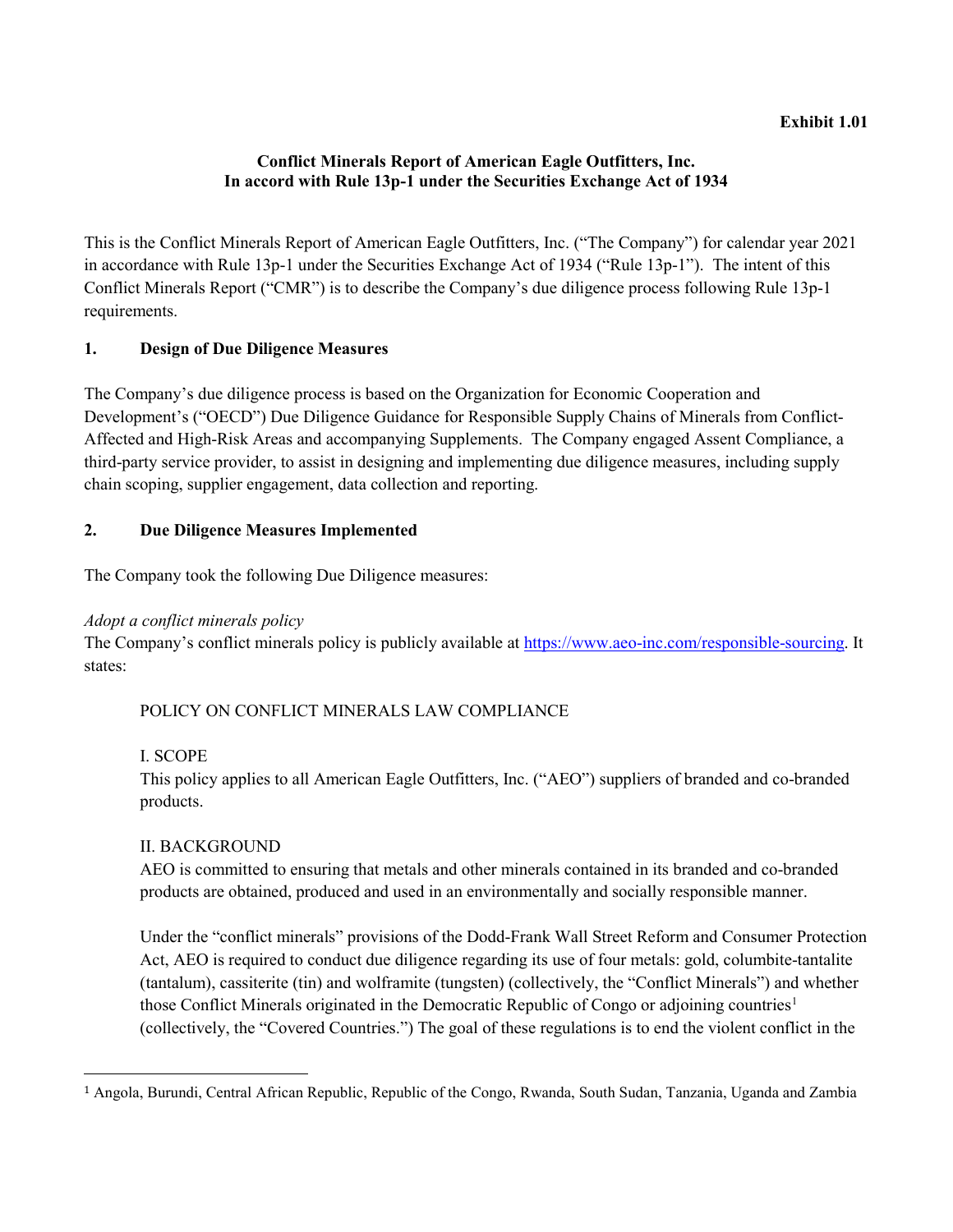region, which has been partially financed by the exploitation and trade of Conflict Minerals originating in the Covered Countries. As a publicly traded company, AEO is required to request certain information from its suppliers and report on its inquiries and due diligence to the U.S. Securities and Exchange Commission.

# III. POLICY

Each AEO Supplier will be required to provide information each year regarding the origin of any Conflict Minerals that are necessary to the functionality or production of AEO products. This inquiry should be reasonably designed to determine whether any such minerals originated in the Covered Countries or are from recycled or scrap sources. The required information will be collected by AEO via a survey, which will be facilitated by a third party company.

Verification efforts will be led by AEO and/or a designated third party company who will also be available to assist suppliers in their efforts to ensure that AEO products are Conflict Minerals free.

# **AEO does not ban the use of minerals that originate in the Covered Countries. However, suppliers must be able to show proof that the minerals can be traced back to registered conflict-free smelters.**

In the event that our suppliers have a reason to believe that Conflict Minerals used in AEO products may have originated in the Covered Countries, we will assist in performing due diligence on our supply chain in a manner consistent with the guidance issued by the Organization for Economic Cooperation and Development ("OECD") to ensure that they are Conflict Minerals free. For more information on the OECD guidelines, please visit [https://www.oecd.org/daf/inv/mne/OECD-Due-Diligence-Guidance-](https://www.oecd.org/daf/inv/mne/OECD-Due-Diligence-Guidance-Minerals-Edition3.pdf)[Minerals-Edition3.pdf](https://www.oecd.org/daf/inv/mne/OECD-Due-Diligence-Guidance-Minerals-Edition3.pdf) 

# *Assemble an internal team to support supply chain due diligence*

The management of our Conflict Minerals policy lies within our Responsible Sourcing department, which reports into our Production department. The Responsible Sourcing team worked closely with Assent Compliance to design and implement the diligence activities surrounding our minerals supply chain. Additional oversight and input was provided by our Conflict Minerals cross-functional team, which includes representatives from our Finance, Legal, and Internal Audit departments.

# *Establish a system of controls and transparency over the mineral supply chain*

To provide transparency within the Company's mineral supply chains and to facilitate communication of policies and expectations, the Company engaged Assent Compliance to complement internal management processes. Assent Compliance's online system is used to identify suppliers in our mineral supply chains and the relationships between them, collect, store and review information on 3TG mineral sourcing practices, track information on smelters and refiners ("SORs"), and flag risks based on SOR sourcing practices. This system utilized the Conflict Minerals Reporting Template ("CMRT") version 6.1 or higher for data collection. This system is designed to allow collection and storage of data on supply chain circumstances, which can be updated to reflect changing realities within the supply chain, such as new customer-supplier relationships, new products, etc.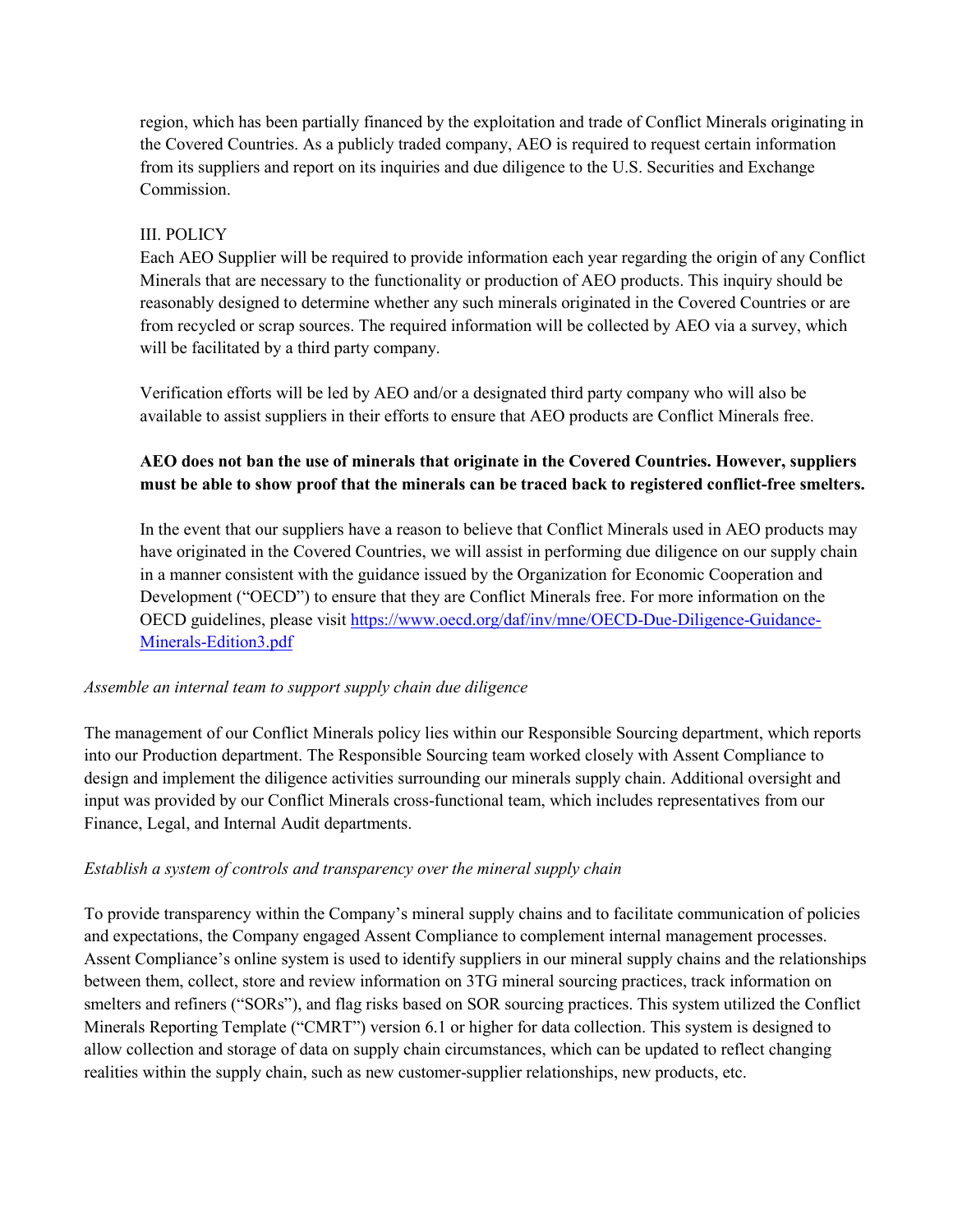Assent Compliance helped us to engage with our manufacturing suppliers as part of its Conflict Minerals management system. Engagement consisted of multiple communication outreaches to educate suppliers on our expectations for sourcing and Conflict Minerals policy, and the SEC Rule 13p-1 rule requirements.

Supplier engagement followed these steps:

- 1) All applicable tier 1 apparel and non-apparel suppliers that shipped product to AEO during the 2021 calendar year were included in the supplier engagement process. Contact information for in-scope suppliers was provided to Assent for upload into their online platform.
- 2) Assent requested that the suppliers complete a CMRT. Suppliers are able to leverage Assent's team of supplier support specialists to ensure they receive appropriate support and understand how to properly file a CMRT. Assent monitored and tracked all communications for future reporting and transparency.
- 3) Suppliers that responded as being out of scope of the reporting requirements were removed from the survey process upon review.
- 4) Non-responsive suppliers were contacted a minimum of 3 times. If the supplier remained unresponsive, then additional communication attempts were conducted in order to determine why a response was not provided and to offer assistance in completing the request.

Supplier responses were evaluated for plausibility, consistency, and gaps both in terms of which products were stated to contain or not contain necessary 3TG minerals, as well as the origin of those materials. Additional supplier outreach was conducted to address issues including implausible statements regarding no presence of 3TG minerals, incomplete data on CMRTs, responses that did not identify smelters or refiners, responses which indicated sourcing location without complete supporting information from the supply chain, and organizations that were identified as smelter or refiners, but not verified as such through further analysis and research.

A total of 133 suppliers were identified through the filtering procedures described above as being in-scope for conflict mineral regulatory purposes and were contacted by Assent as part of the "reasonable country of origin inquiry" ("RCOI") process. The survey response rate among these suppliers was 60%. 17 suppliers responded yes as to having one or more of the 3TG minerals as necessary to the functionality or production of the products they produce. The Company has not received sufficient additional information from the responding suppliers to determine the origin of all of their 3TG minerals. We will continue our due diligence efforts in this regard.

SORs were matched against the Responsible Minerals Initiative's (RMI) Standard Smelter List. SORs sourcing practices and "conflict-free" sourcing statuses were cross-referenced with the RMI's Responsible Minerals Assurance Process ("RMAP"), which includes cross-recognized programs with the London Bullion Market Association ("LBMA") Good Delivery Program and the Responsible Jewelry Council Chain of Custody Certification.

Since most of the CMRTs we received from our suppliers were made on a company level, rather than on a product or user-defined scope, we are not able to identify which smelters or refiners listed on Appendix A actually processed the 3TGs contained in our products. Therefore, our list of processing smelters and refiners disclosed in Appendix A may contain more facilities than those that actually processed the conflict minerals contained in our products.

Set forth below is the list of SORs identified in our supply chain so far and their conflict-free status: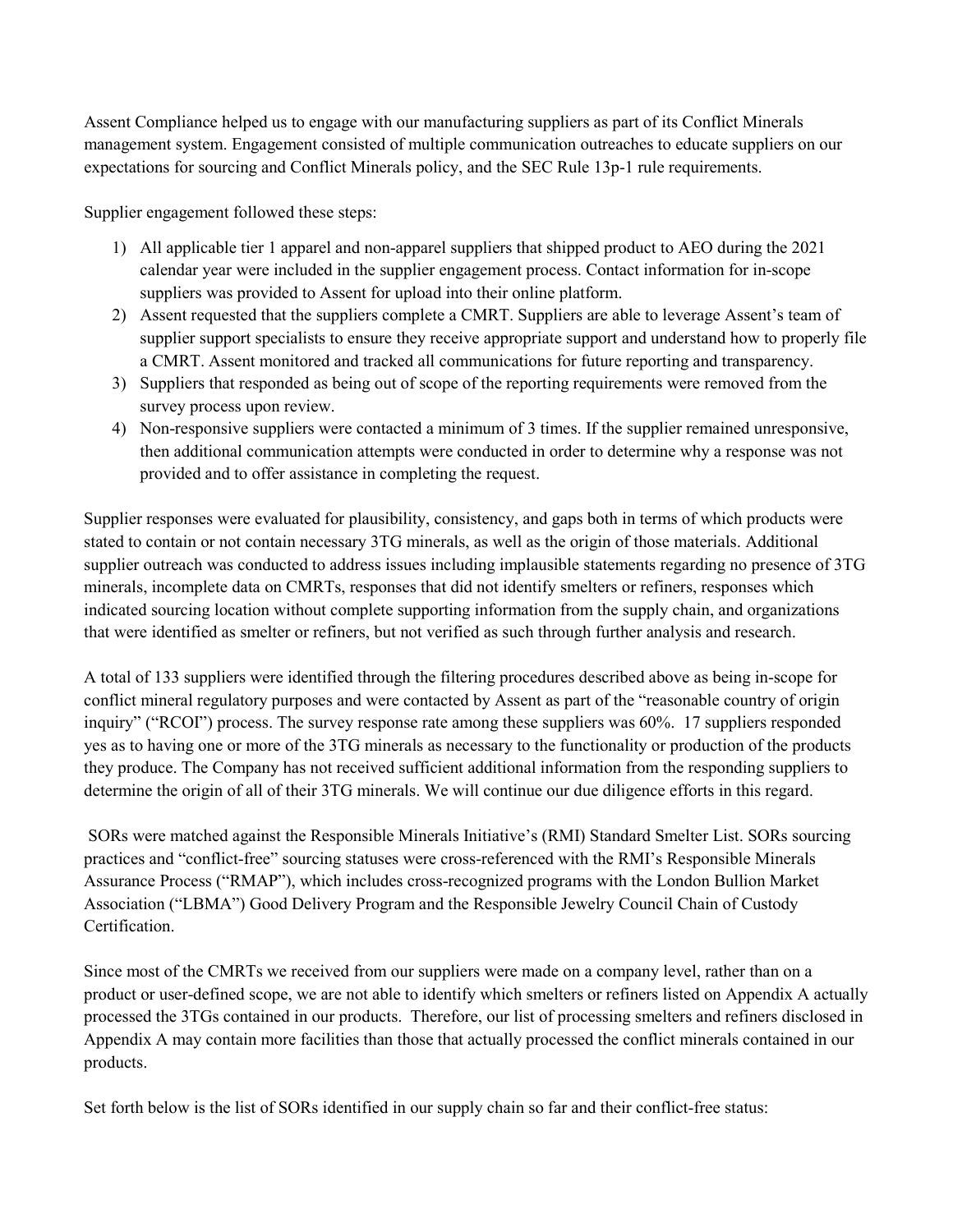# **Appendix A**

| <b>Metal</b> | <b>Smelter Name</b>                                  | <b>Smelter ID</b> | <b>RMAP Audit</b><br><b>Status</b> |
|--------------|------------------------------------------------------|-------------------|------------------------------------|
| Gold         | Metalor Technologies (Suzhou) Ltd.                   | CID001147         | Conformant                         |
| Gold         | Metalor Technologies S.A.                            | CID001153         | Conformant                         |
| Tin          | Yunnan Tin Company Limited                           | CID002180         | Conformant                         |
| Tin          | <b>EM Vinto</b>                                      | CID000438         | Conformant                         |
| Tin          | Gejiu Non-Ferrous Metal Processing Co., Ltd.         | CID000538         | Conformant                         |
| Tin          | Malaysia Smelting Corporation (MSC)                  | CID001105         | Conformant                         |
| Tin          | Mineracao Taboca S.A.                                | CID001173         | Conformant                         |
| Tin          | Minsur                                               | CID001182         | Conformant                         |
| Tin          | Mitsubishi Materials Corporation                     | CID001191         | Conformant                         |
| Tin          | Operaciones Metalurgicas S.A.                        | CID001337         | Conformant                         |
| Tin          | PT Mitra Stania Prima                                | CID001453         | Conformant                         |
| Tin          | PT Refined Bangka Tin                                | CID001460         | Conformant                         |
| Tin          | PT Timah Tbk Kundur                                  | CID001477         | Conformant                         |
| Tin          | PT Timah Tbk Mentok                                  | CID001482         | Conformant                         |
| Tin          | Rui Da Hung                                          | CID001539         | Conformant                         |
| Tin          | Thaisarco                                            | CID001898         | Conformant                         |
| Tin          | White Solder Metalurgia e Mineracao Ltda.            | CID002036         | Conformant                         |
| Tin          | Metallo Belgium N.V.                                 | CID002773         | Conformant                         |
| Tin          | Guangdong Hanhe Non-Ferrous Metal Co., Ltd.          | CID003116         | Conformant                         |
| Gold         | The Refinery of Shandong Gold Mining Co., Ltd.       | CID001916         | Conformant                         |
| Gold         | Heraeus Metals Hong Kong Ltd.                        | CID000707         | Conformant                         |
| Gold         | Jiangxi Copper Co., Ltd.                             | CID000855         | Conformant                         |
| Tin          | China Tin Group Co., Ltd.                            | CID001070         | Conformant                         |
| Gold         | Shandong Zhaojin Gold & Silver Refinery Co.,<br>Ltd. | CID001622         | Conformant                         |

\* Conflict-free status refers to the facility's RMI audit status. Smelters that are Conformant to RMAP assessment protocols are considered DRC conflict-free. These designations are current as of May 4, 2022.